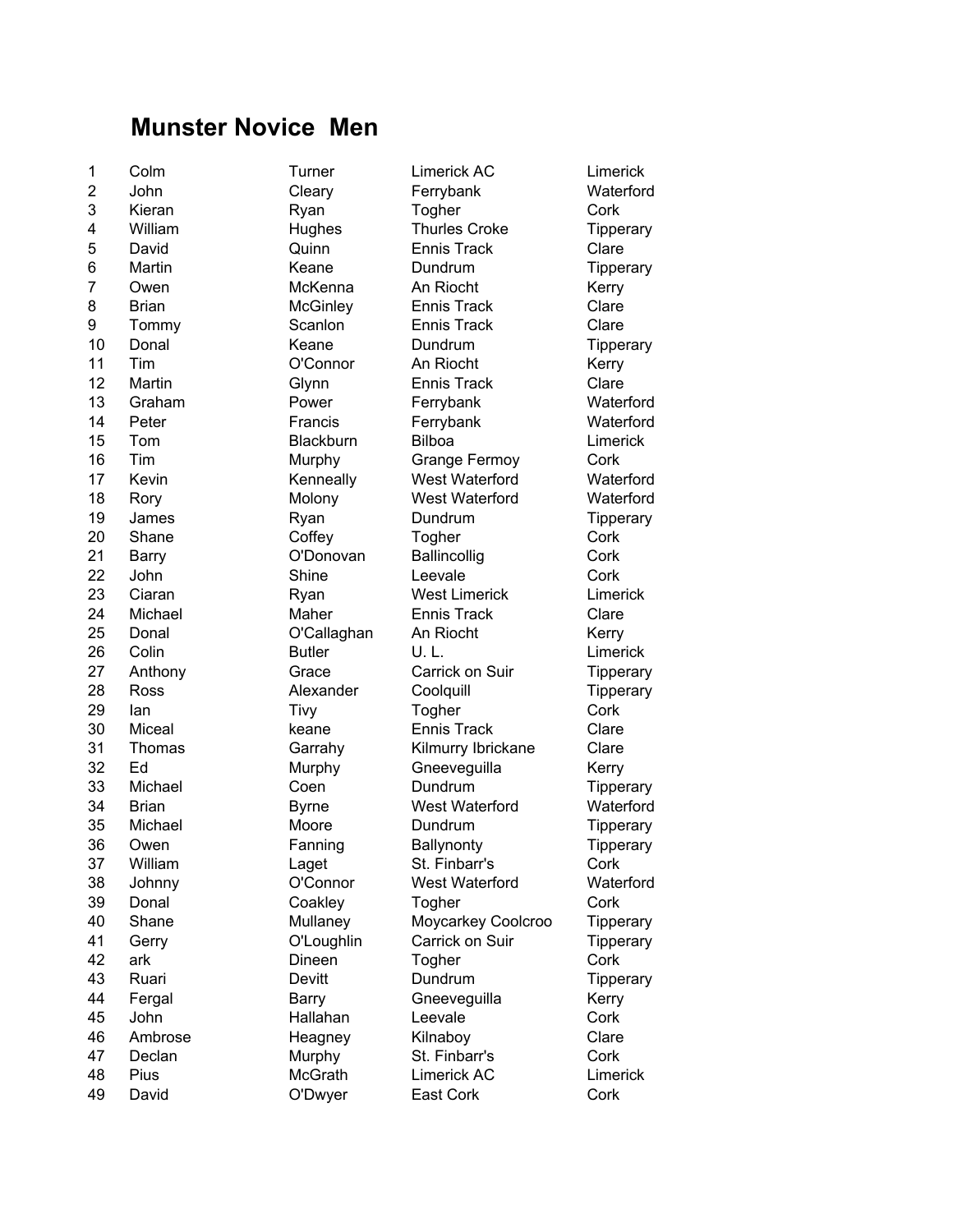|              |                    |                      | Cork                                                                                    |
|--------------|--------------------|----------------------|-----------------------------------------------------------------------------------------|
| <b>Billy</b> | O'Brien            | An Riocht            | Kerry                                                                                   |
| <b>Mick</b>  | Dore               | U.L.                 | Limerick                                                                                |
| Sam          | Hand               | <b>West Limerick</b> | Limerick                                                                                |
| <b>Ben</b>   | English            | Dundrum              | Tipperary                                                                               |
| Liam         | <b>Butler</b>      | Dundrum              | Tipperary                                                                               |
| Mike         | Cunningham         | Bilboa               | Limerick                                                                                |
| Tommy        | <b>Byrnes</b>      | Dundrum              | <b>Tipperary</b>                                                                        |
| Joe          | Ahern              | <b>Bilboa</b>        | Limerick                                                                                |
| James        | <b>Bourke</b>      | <b>Bilboa</b>        | Limerick                                                                                |
| James        | Dineen             | <b>UCC</b>           | Cork                                                                                    |
| John         | Griffin            | Carraig na Bhfear    | Cork                                                                                    |
| Tim          | Healy              | Togher               | Cork                                                                                    |
| Michael      | O'Loughlin         | Carrick on Suir      | Tipperary                                                                               |
| Trevor       | Mason              | West Waterford       | Waterford                                                                               |
| Austin       | Ryan               | <b>Thurles Croke</b> | <b>Tipperary</b>                                                                        |
| Peter        | Murphy             | <b>Waterford AC</b>  | Waterford                                                                               |
| Calvin       | Hayes              | <b>Bilboa</b>        | Limerick                                                                                |
| Shane        | Normoyle           | Limerick IT          | Limerick                                                                                |
| Kevin        | Hassett            | Togher               | Cork                                                                                    |
| Jim          | Ryan               | Moycarkey Coolcroo   | <b>Tipperary</b>                                                                        |
|              |                    |                      |                                                                                         |
|              |                    |                      |                                                                                         |
| County       |                    |                      | 88pts                                                                                   |
|              | Tipperary          |                      | 94pts                                                                                   |
|              | Cork               |                      |                                                                                         |
| Club         | <b>Ennis Track</b> |                      | 34pts                                                                                   |
| Club         | Dundrum            | 6, 10, 19, 33        | 68pts                                                                                   |
| Club         | Togher             | 3, 20, 29, 39        | 91pts                                                                                   |
|              | County<br>County   | Clare                | Robert<br>Leevale<br>Baer<br>5, 8, 9, 12, 24, 30<br>4, 6, 10, 19, 27, 28<br>5, 8, 9, 12 |

## Under 23 Men

| 1  | Rory                | Chesser        | Ennis Track             | Clare            |
|----|---------------------|----------------|-------------------------|------------------|
| 2  | Jason               | Fahy           | <b>Olympic Harriers</b> | Clare            |
| 3  | Colm                | Turner         | Limerick AC             | Limerick         |
| 4  | Kieran              | Ryan           | Togher                  | Cork             |
| 5  | William             | Hughes         | Thurles Croke           | Tipperary        |
| 6  | Peter               | Francis        | Ferrybank               | Waterford        |
| 7  | Christopher Bracken | <b>Bracken</b> | <b>Thurles Croke</b>    | <b>Tipperary</b> |
| 8  | John                | Shine          | Leevale                 | Cork             |
| 9  | lan                 | Tivy           | Togher                  | Cork             |
| 10 | Miceal              | keane          | Ennis Track             | Clare            |
| 11 | Tony                | Fogarty        | <b>Thurles Croke</b>    | <b>Tipperary</b> |
| 12 | Donal               | Coakley        | Togher                  | Cork             |
| 13 | Shane               | Mullaney       | Moycarkey Coolcroo      | Tipperary        |
| 14 | Mark                | Dineen         | Togher                  | Cork             |
| 15 | Pius                | <b>McGrath</b> | Limerick AC             | Limerick         |
| 16 | Tim                 | Healy          | Togher                  | Cork             |
| 17 | Ross                | Kelly          | Belgooly                | Cork             |